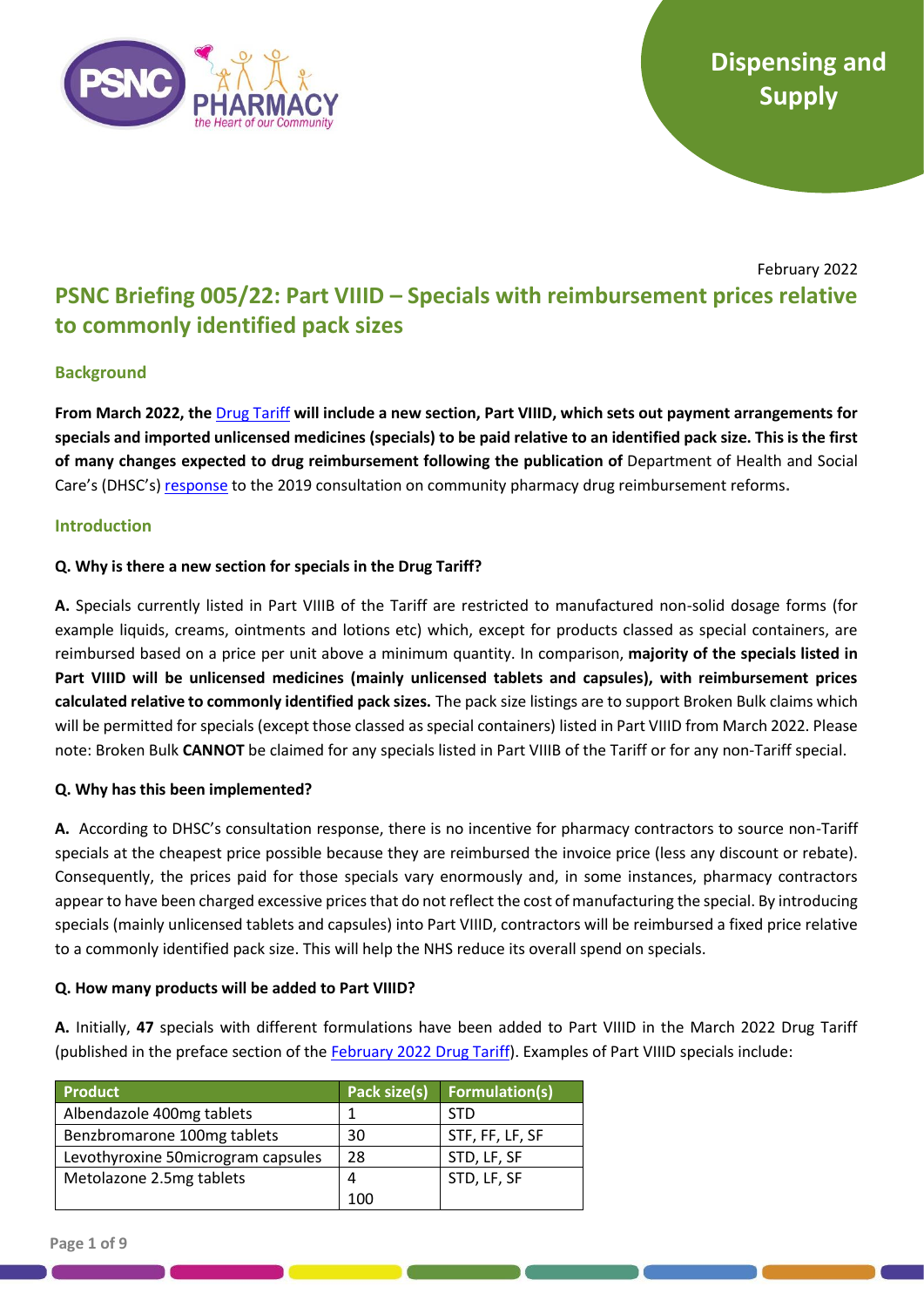

## **Price-setting of specials listed in Part VIIID**

### **Q. How are reimbursement prices for Part VIIID specials determined?**

**A.** Specials listed in Part VIIID have a pack size listing and a price which has been determined by the Secretary of State, based on information submitted by manufacturers and wholesalers that hold a Specials Manufacturers Licences or a Wholesale Dealer's Licence as issued by the Medicines and Healthcare products Regulatory Agency (MHRA). Similar to Part VIIIB, reimbursement prices for specials listed in Part VIIID will be updated quarterly based on information obtained under the Health Service Products (Provision and Disclosure of Information) Regulations 2018. In calculating Part VIIID reimbursement prices, for tablets and capsules, pack sizes up to and including 250-unit doses will be considered.

### **Q. Will the quarterly price-setting for Part VIIID specials follow the same timetable as Part VIIIB?**

**A.** Sales and volume data for Drug Tariff specials (Part VIIIB and Part VIIID) are obtained from suppliers under the Health Service Products (Provision and Disclosure of Information) Regulations 2018. This information is used to determine their reimbursement prices each quarter. Prices for Part VIIID specials will be updated quarterly in the same months as current Part VIIIB specials (February, May, August and November). With implementation of Part VIIID starting in March 2022, Part VIIID prices will be updated next in May 2022 to bring it in line with the quarterly price-setting timetable for Part VIIIB specials.

### **Q. Why are some specials not listed in the Drug Tariff?**

**A.** Only specials that meet the minimum spend and volume requirements are included in the Drug Tariff. Initially, Part VIIID specials will mainly include tablets and capsules. However, in time, further formulations will be considered (e.g. imported patches, sprays etc).

### **Q. How are the pack size listings for Part VIIID specials determined?**

**A.** As it would not be practical to list every available pack size of a special listed in Part VIIID, only the most common identified pack size(s) based on the latest two quarters' (Jul-Sep 21 and Oct-Dec 21) specials data submitted by suppliers to DHSC are listed. For some Part VIIID specials, more than one pack size may be listed if this is supported by the available data. The pack size listing is intended to support Broken Bulk claims which are permitted for specials listed in Part VIIID.

### **Dispensing and endorsing requirements**

### **Q. How should a prescription for a Part VIIID special be endorsed?**

**A.** The following endorsements apply for specials listed in Part VIIID:

• '**SP**' – to claim the £20 fixed fee to cover the costs incurred when sourcing the special.

Prescribed Medication **SP** Co-proxamol 32.5mg/325mg tablets 100 tablets As directed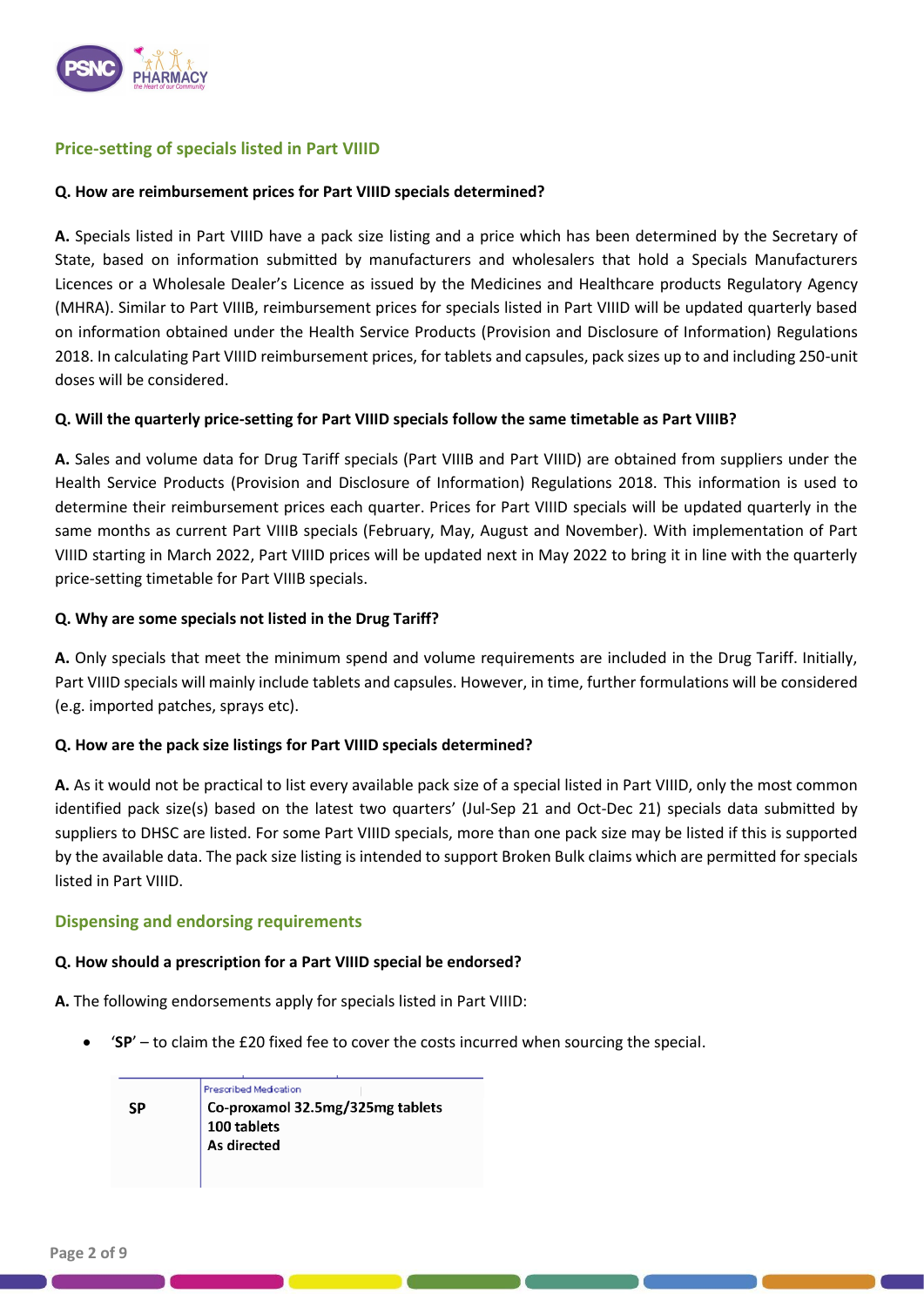

• **Where appropriate, Broken Bulk may be claimed for Part VIIID specials (unless the item is classed a special container)**. The prescription must be endorsed with **'BB'**.

|    | Prescribed Medication            |
|----|----------------------------------|
|    |                                  |
| SP | Co-proxamol 32.5mg/325mg tablets |
| ВB | 56 tablets                       |
|    | As directed                      |
|    |                                  |
|    |                                  |

Note: **For Broken Bulk claims for Part VIIID specials, where the contractor endorses the prescription form 'BB' and regardless of any pack size endorsement, payment will be made for the nearest pack size or multiple of Drug Tariff listed pack size(s) sufficient to supply the quantity prescribed.** If, however, a listed pack size of a Part VIIID special is unobtainable in any given month, PSNC can request a change to the pack size listing for that month. Once a pack size listing change is agreed, DHSC will publish details of any pack sizes which will be accepted for Broken Bulk claims and preparations to which this applies and the month(s) in which it applies.

### **Q. When can a new Broken Bulk claim be made for a Part VIIID special?**

**A.** Contractors should only submit a Broken Bulk claim if it is **unlikely that they will be able to dispense any remaining balance of a product within the following six months**. When Broken Bulk is claimed for a Part VIIID special, contractors are reimbursed for **the nearest pack size or multiple of Drug Tariff listed pack size(s) sufficient to supply the quantity prescribed**. Subsequent prescriptions for the same Part VIIID special, received during the next six months, will be deemed to have been supplied from the remainder and no further payment will be made to drug costs other than fees and consumables and container allowances until that remainder has been or is deemed to have been used up. A new Broken Bulk claim for the Part VIIID special can only be submitted once the remaining balance is used up or after six months of the original claim, whichever is earlier.

### **Q. Can Broken Bulk be claimed for specials listed in Part VIIIB and on non-Tariff specials?**

**A.** No, Broken Bulk claims are ONLY permitted for specials listed in Part VIIID. Note: Broken Bulk **CANNOT** be claimed for any Part VIIIB special. Also, Broken Bulk **CANNOT** be claimed for any non-Tariff special unless the claim is for the individual ingredients used to prepare an extemporaneously dispensed specials under the manufacturing part of the Section 10 exemption from the Medicines Act 1968).

## **Q. If a prescriber orders a Part VIIID special by brand name (or supplier), will a contractor be reimbursed based on their endorsement or the Part VIIID price?**

**A.** If a prescriber orders a Part VIIID special by brand or includes details of a specific supplier to obtain the special from, contractors will be reimbursed based on their endorsement (i.e., as a non-Tariff special). For specials ordered via EPS, the prescriber will need to select the correct product description (AMP) if available on prescribing systems or, consider providing a replacement paper FP10 prescription from with the brand or supplier specified as part of the drug name to ensure that it can be accurately priced by the NHSBSA.

**Q. A prescriber has specified a particular brand (or supplier) of a Part VIIID special in the dosage area of an electronic prescription. Will the specials be reimbursed based on the contractors' endorsement or as per the price listed in Part VIIID?**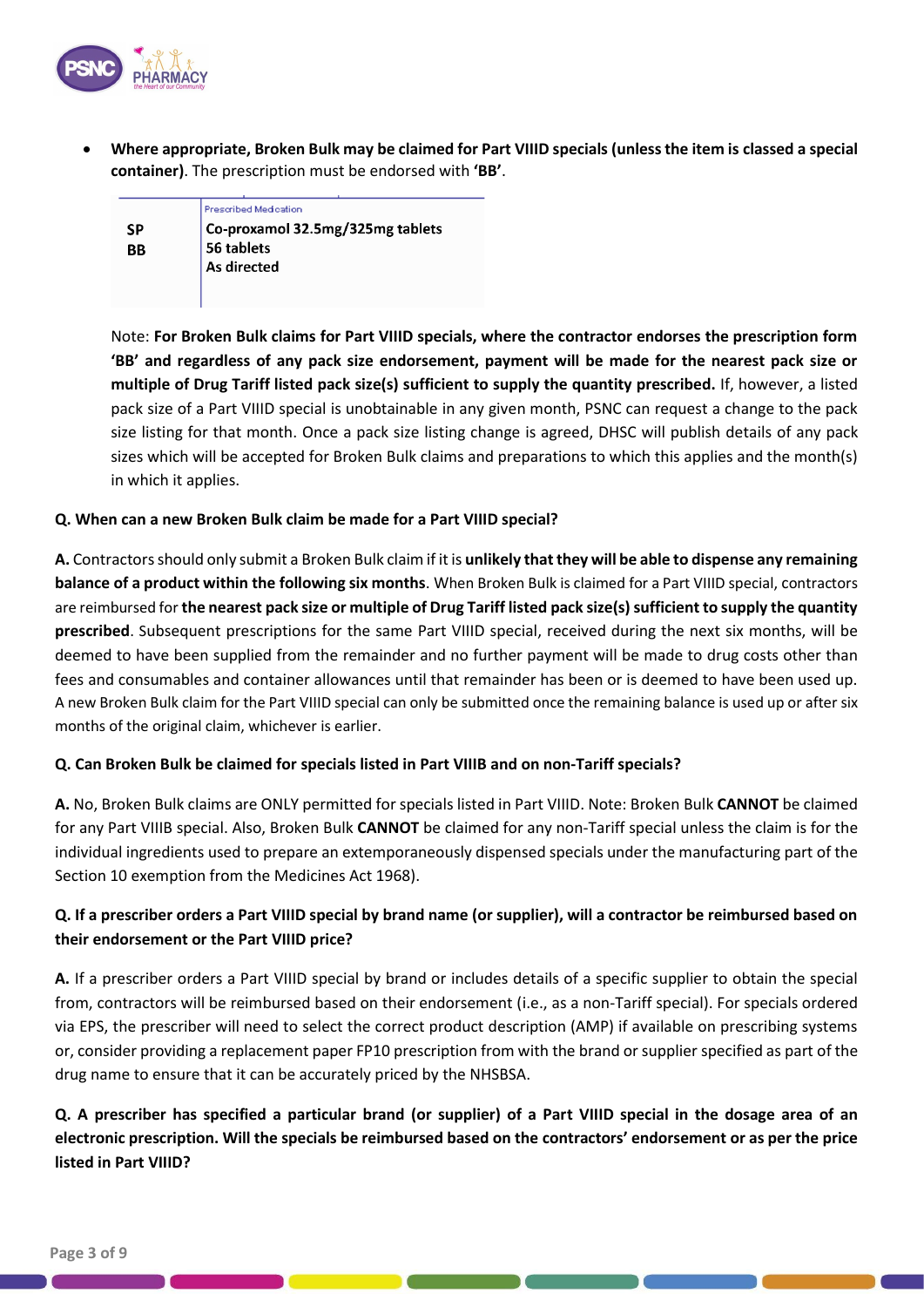

**A**. Any additional/supplementary product information added by a prescriber to a different part of an electronic prescription (for example the dosage area or notes section), is not captured by the NHSBSA during pricing. Therefore, regardless of the brand or supplier specified in the dosage area of an EPS prescription, contractors will only be reimbursed the Part VIIID price and not their endorsed price.

If an electronic prescription annotated with additional/supplementary product information is received by a pharmacy, it is strongly recommended to have such prescriptions appropriately rewritten/re-issued by the prescriber before dispensing. For specials, the prescriber will need to select the correct product description (AMP) if available on prescribing systems or, consider providing a replacement paper FP10 prescription form with the brand or supplier specified as part of the drug name to ensure that it can be accurately priced by the NHSBSA. Further information can be found in the PSNC factsheet on dealing with [EPS product information within the dose area.](https://psnc.org.uk/wp-content/uploads/2020/06/PSNC-IT-factsheet-Problem-with-EPS-product-info-in-dose-instruction-area.pdf)

## **Q. Can price concessions be granted for any specials listed in the Drug Tariff? What do I do if I cannot source a product at the price indicated in Part VIIID of the Drug Tariff?**

**A.** Yes, price concessions can be granted for any specials listed in the Drug Tariff. Any pricing issues affecting Part VIII drugs (including specials) can be reported to PSNC for further investigation. Contractors should report pricing issues to PSN[C here.](https://psnc.org.uk/dispensing-supply/supply-chain/supply-issues-feedback/problems-with-obtaining-a-generic-medicine/)

## **Submission**

### **Q. Do prescription red separator sorting requirements apply to FP10 paper prescriptions for Part VIIID specials?**

**A**. Yes, all FP10 paper prescription forms for Drug Tariff-listed and non-Tariff specials are required to be placed in the relevant [red separator](https://psnc.org.uk/dispensing-supply/payment-accuracy/prescription-submission/red-separator-use-for-end-of-month-submission/) for end of month submission.

## **Q. Do COA/COCs for non-Tariff specials need to be submitted by contractors to the local NHSE&I team of the prescriber?**

**A**. The Drug Tariff no longer has a requirement for contractors to submit copies of the Certificate of Analysis (COA) or Certificate of Conformity (COC) to the local NHS England and NHS Improvement (NHSE&I) team of the prescriber after dispensing unlicensed specials or imports not listed in the Drug Tariff.

As contractors are still required to keep the necessary records of unlicensed specials or imports they dispense for a period of five years, any COAs and COCs obtained should be retained by the pharmacy for this purpose.

### **Q. How will contractors know how much they were paid for a Part VIIID product they dispensed?**

**A**. If the value of the Part VIIID special dispensed exceeds £100 this will be detailed on the [Schedule of Payments](https://psnc.org.uk/dispensing-supply/payment-accuracy/monthly-payments/interactive-fp34/) under section titled Summary of expensive items. Payment information can also be accessed on the Prescription Item (Px) Report which is a monthly data report containing item-level payment information showing the reimbursement and remuneration calculated by the NHSBSA for each item submitted for payment. For more information see ou[r Factsheet: How to access your Prescription Item Reports.](https://psnc.org.uk/wp-content/uploads/2021/09/Dispensing-Factsheet-How-to-access-your-Prescription-Item-Reports.pdf)

### **Further support and guidance**

If you have queries on this PSNC Briefing or require more information, please email PSNC's Dispensing and Supply Team on [info@psnc.org.uk](mailto:info@psnc.org.uk) or call 0203 1220 818.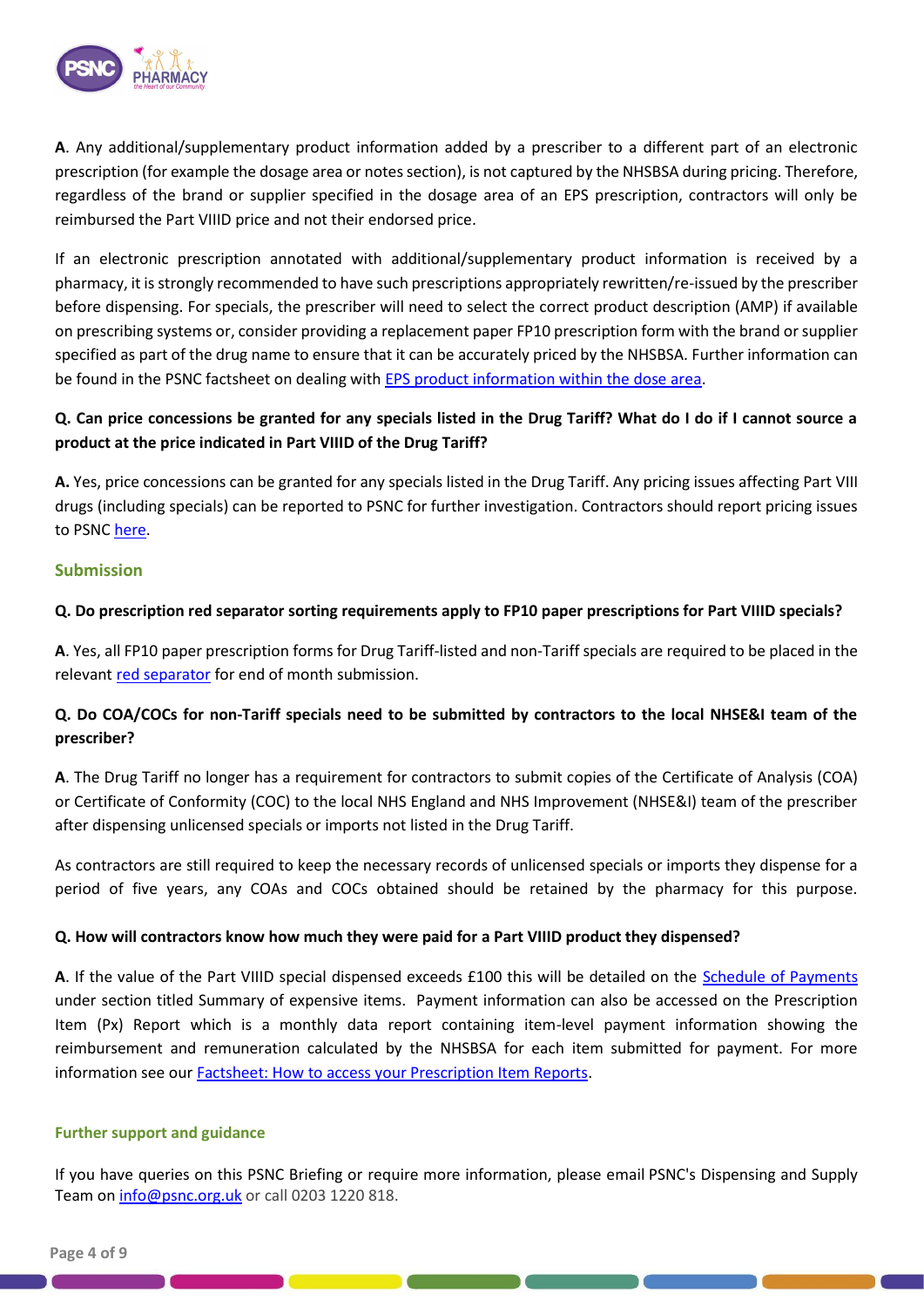

## **Appendix 1: Prescription endorsing requirements for specials and imported unlicensed medicines**

The prescription endorsement requirements for specials and imported unlicensed medicines vary depending on whether a product is listed in the Drug Tariff (Part VIIIB or Part VIIID) but also how the special was sourced. Below are examples of the different prescription endorsement requirements for both Drug Tariff-listed and non-Tariff specials.

\_\_\_\_\_\_\_\_\_\_\_\_\_\_\_\_\_\_\_\_\_\_\_\_\_\_\_\_\_\_\_\_\_\_\_\_\_\_\_\_\_\_\_\_\_\_\_\_\_\_\_\_\_\_\_\_\_\_\_\_\_\_\_\_\_\_\_\_\_\_\_\_\_\_\_\_\_\_\_\_\_\_\_\_\_\_\_\_\_\_\_\_\_\_

#### **Endorsement details required**

|           | 1. Specials listed in Part VIIIB                                      | • 'SP' $-$ to claim the £20 fixed fee for preparations<br>manufactured under a Manufacturer 'Specials' Licence<br>or sourced under a Wholesale Dealer Licence issued by                                                                               |
|-----------|-----------------------------------------------------------------------|-------------------------------------------------------------------------------------------------------------------------------------------------------------------------------------------------------------------------------------------------------|
| <b>SP</b> | Prescribed Medication<br>Bisacodyl 2.5mg/5ml oral suspension<br>100ml | the MHRA. This fixed fee is to cover all costs incurred<br>when sourcing the product.                                                                                                                                                                 |
|           | As directed                                                           | Note: Alternatively to the 'SP' endorsement, the 'ED'<br>endorsement can be used to claim the £20 fixed fee for<br>specials extemporaneously prepared by the contractor<br>or a third party under the Section 10 exemption from<br>the Medicines Act. |

• No other endorsements are required.

#### **2. Specials listed in Part VIIID**

*a. without a Broken Bulk (BB) claim*

|    | Prescribed Medication                           |  |
|----|-------------------------------------------------|--|
| SP | Co-proxamol 32.5mg/325mg tablets<br>100 tablets |  |
|    | As directed                                     |  |
|    |                                                 |  |

• **'SP'** – to claim the £20 fixed fee for preparations manufactured under a Manufacturer 'Specials' Licence or sourced under a Wholesale Dealer Licence issued by the MHRA. This fixed fee is to cover all costs incurred when sourcing the product.

Note: Alternatively to the 'SP' endorsement, the '**ED**' endorsement can be used to claim the £20 fixed fee for specials extemporaneously prepared by the contractor or a third party under the Section 10 exemption from the Medicines Act. However, it is unlikely that the 'ED' endorsement will apply to any specials listed in Part VIIID.

• No other endorsements are required.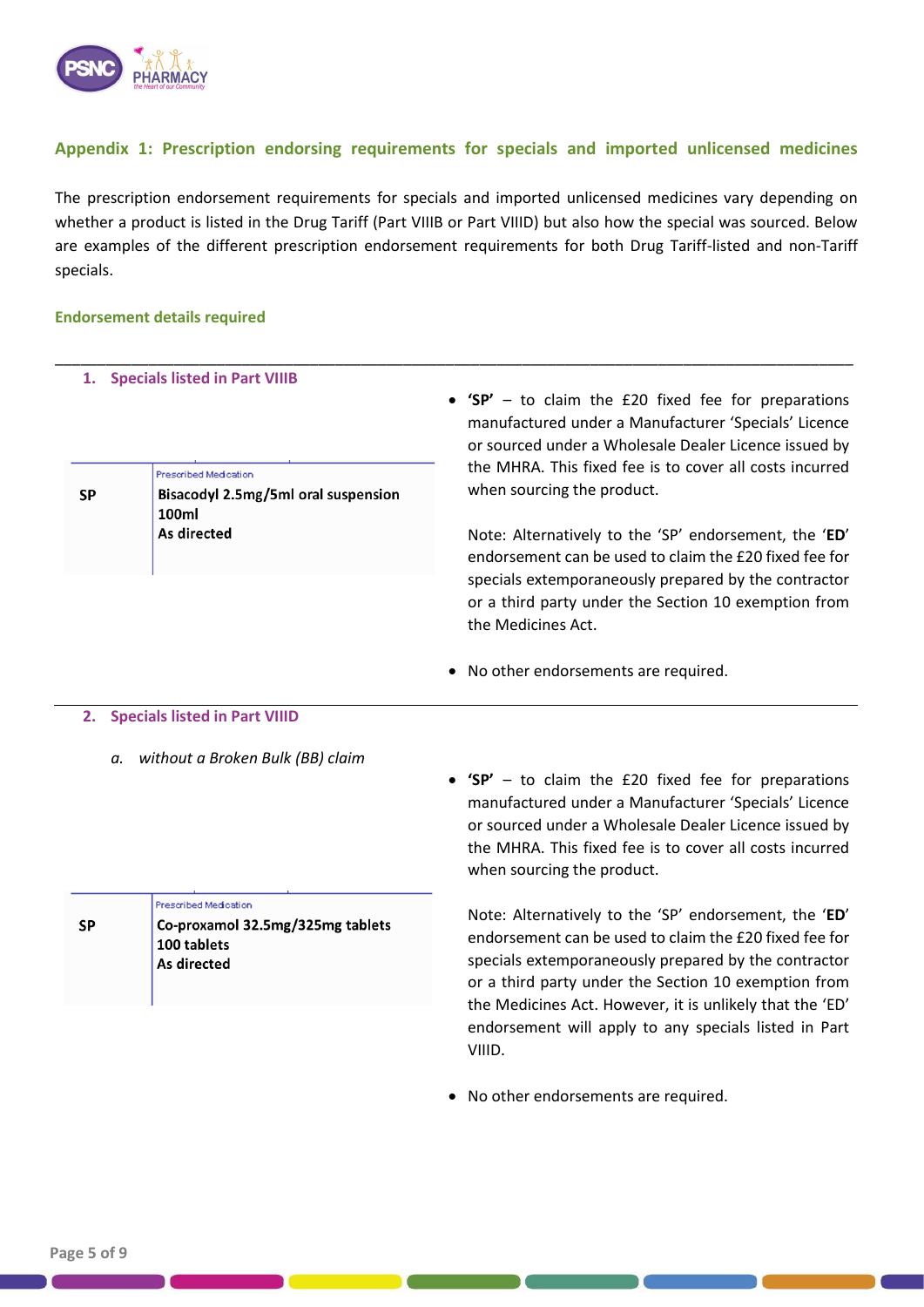

**SP BB**  *b. with a Broken Bulk claim*

Prescribed Medication

56 tablets As directed

Co-proxamol 32.5mg/325mg tablets

• '**SP**' – to claim the £20 fixed fee of £20 for preparations manufactured under a Manufacturer 'Specials' Licence or sourced under a Wholesale Dealer Licence issued by the MHRA. This fixed fee is to cover all costs incurred when sourcing the product.

Note**:** Although unlikely to apply for Part VIIID specials, the '**ED**' endorsement, alternatively to the '**SP**' endorsement can be used to claim the £20 fixed fee for any specials extemporaneously prepared by the contractor or a third party under the Section 10 exemption from the Medicines Act.

• **Broken Bulk** may be claimed if necessary. To claim for Broken Bulk, the prescription must be endorsed with **'BB'**.

Note: Regardless of any pack size endorsement, payment will be made for the nearest pack size or multiple of Drug Tariff listed pack size(s) sufficient to supply the quantity prescribed.

### **3. Specials not listed in the Drug Tariff**

*a. non-Tariff manufactured special*

• '**SP**' – to claim the £20 fixed fee for preparations manufactured under a Manufacturer 'Specials' Licence or sourced under a Wholesale Dealer Licence issued by the MHRA. This fixed fee is to cover all costs incurred when sourcing the product.

Note**:** Alternatively to the 'SP' endorsement, The '**ED**' endorsement can be used to claim the £20 fixed fee for specials extemporaneously prepared by the contractor or a third party under the Section 10 exemption from the Medicines Act.

- **Invoice price per pack size** from which the product was supplied less any discount/ rebates.
- Pack size from which the order was supplied.
- MHRA **Manufacturers' Specials licence number**.
- **Batch number** of special.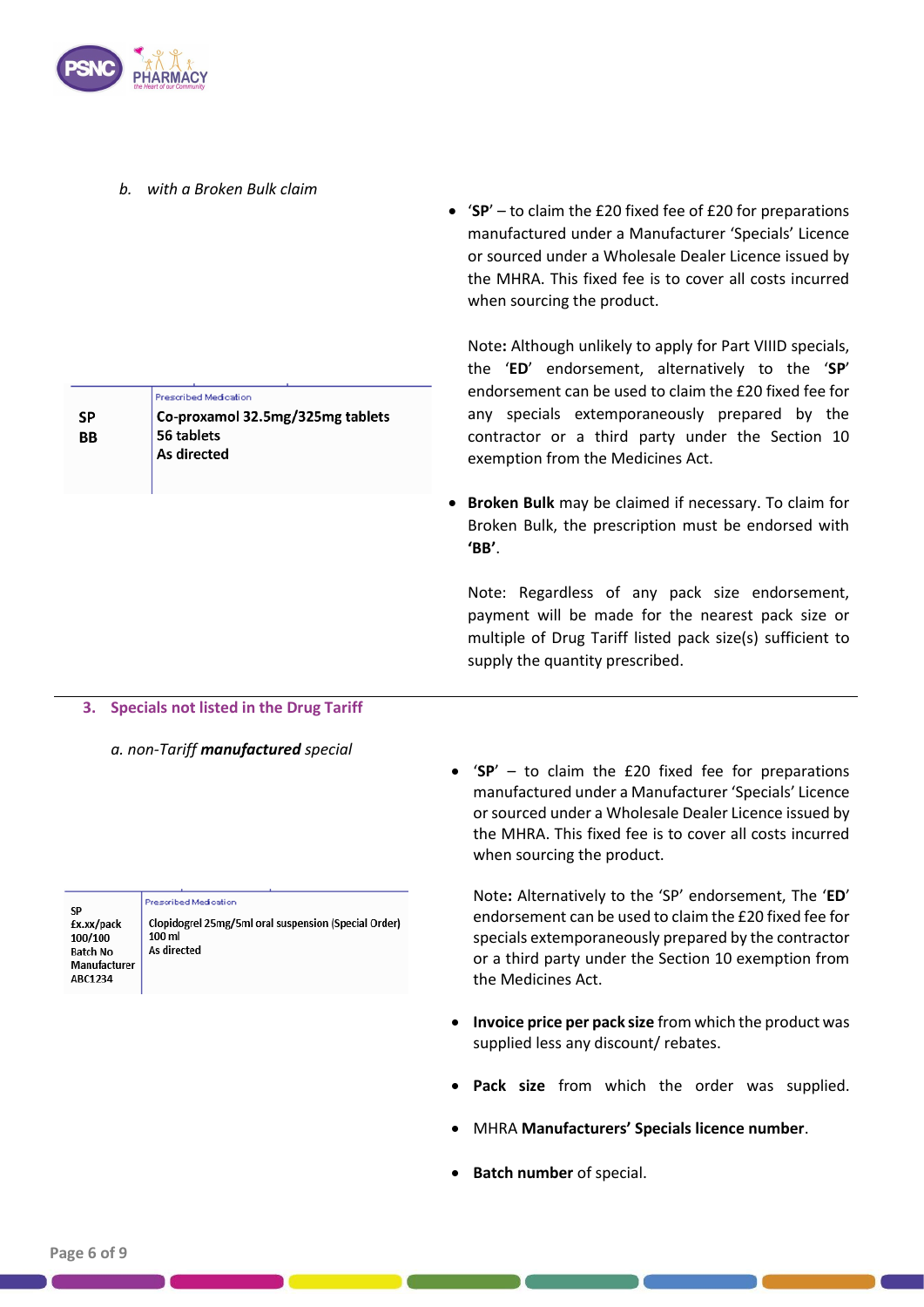

#### *b. non-Tariff imported unlicensed medicine*

| SP<br>£x.xx/pack<br>100/100<br>Manufacturer<br>ABC1234<br><b>Batch No</b> | Prescribed Medication<br>Probenecid 250mg tablets (Imported (Denmark))<br>100 tablets<br>As directed |
|---------------------------------------------------------------------------|------------------------------------------------------------------------------------------------------|
|---------------------------------------------------------------------------|------------------------------------------------------------------------------------------------------|

- '**SP**' to claim the £20 fixed fee for preparations manufactured under a Manufacturer 'Specials' Licence or sourced under a Wholesale Dealer Licence issued by the MHRA. This fixed fee is to cover all costs incurred when sourcing the product.
- **Invoice price per pack size** from which the product was supplied less any discount/ rebates.
- **Pack size** from which the order was supplied.
- MHRA **Wholesale Dealer licence number**.
- **Batch number** of imported unlicensed medicine (if available).

Please note:

• **Use of 'OOP'/ 'XP' endorsement for any out-of-pocket expense claims is not permitted for any specials or imported unlicensed medicines (both Drug Tariff and non-Tariff).**

**\_\_\_\_\_\_\_\_\_\_\_\_\_\_\_\_\_\_\_\_\_\_\_\_\_\_\_\_\_\_\_\_\_\_\_\_\_\_\_\_\_\_\_\_\_\_\_\_\_\_\_\_\_\_\_\_\_\_\_\_\_\_\_\_\_\_\_\_\_\_\_\_\_\_\_\_\_\_\_\_\_\_\_\_\_\_\_\_\_\_\_\_\_**

- **Broken Bulk claims are ONLY permitted for specials listed in Part VIIID. Broken bulk CANNOT be claimed for any Part VIIIB or non-Tariff specials***.*
- **FP10 paper prescriptions for specials or imported unlicensed medicine should continue to be placed in the relevant red separator as part of the end of month submission process.**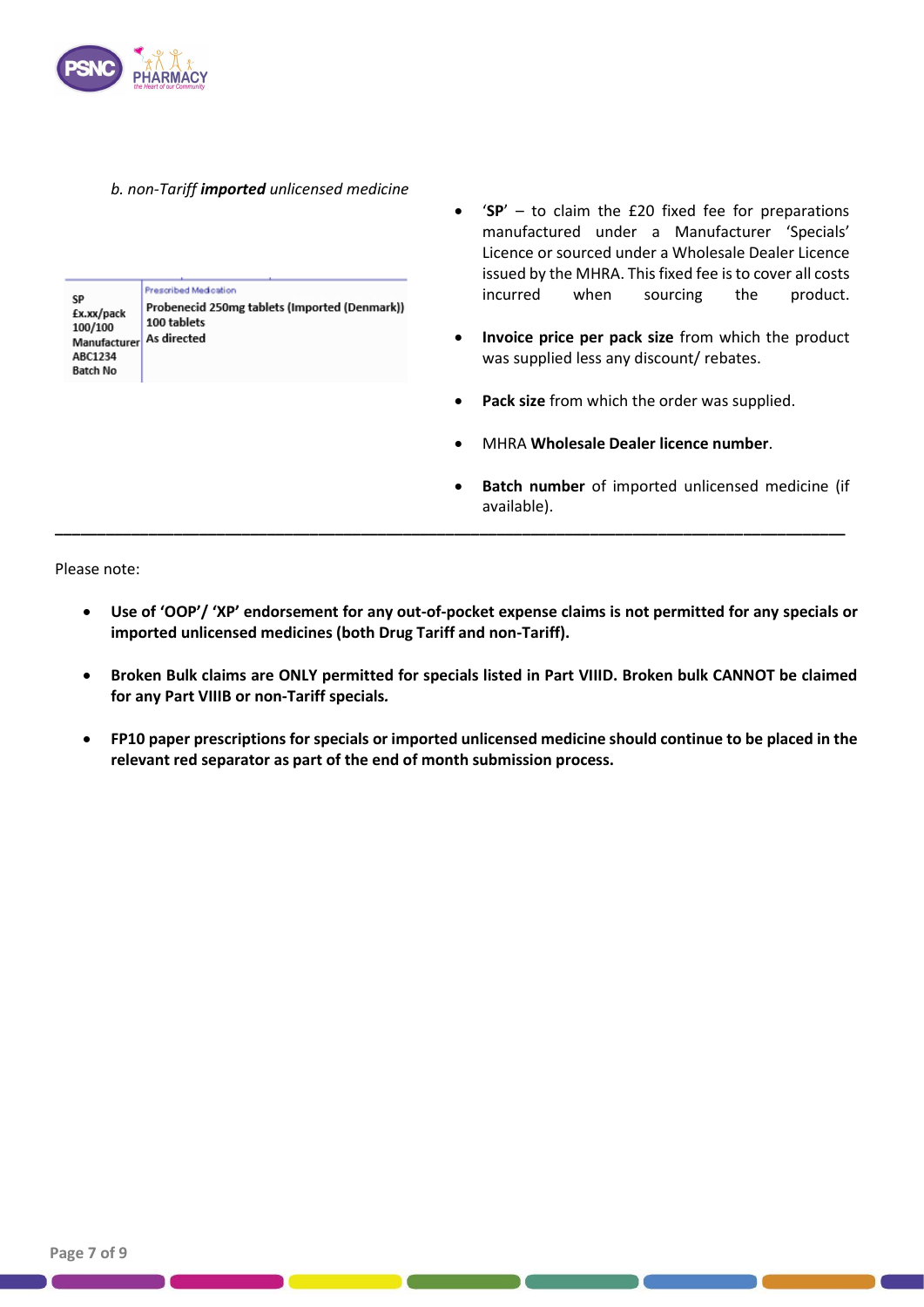

# **Appendix 2: Comparison of key features of Drug Tariff-listed and non-Tariff specials**

|                                | <b>Drug Tariff listed specials</b>                                                                                                                                                                                                                                                                                                                                   |                                                                                                                                                                                                                                                                                                                                                                                                                                                                                                                                                                                           | <b>Non-Drug Tariff specials</b>                                                                                                                                                                                                                                                                              |
|--------------------------------|----------------------------------------------------------------------------------------------------------------------------------------------------------------------------------------------------------------------------------------------------------------------------------------------------------------------------------------------------------------------|-------------------------------------------------------------------------------------------------------------------------------------------------------------------------------------------------------------------------------------------------------------------------------------------------------------------------------------------------------------------------------------------------------------------------------------------------------------------------------------------------------------------------------------------------------------------------------------------|--------------------------------------------------------------------------------------------------------------------------------------------------------------------------------------------------------------------------------------------------------------------------------------------------------------|
|                                | <b>Part VIIIB</b>                                                                                                                                                                                                                                                                                                                                                    | <b>Part VIIID</b>                                                                                                                                                                                                                                                                                                                                                                                                                                                                                                                                                                         |                                                                                                                                                                                                                                                                                                              |
| <b>Pricing</b><br>arrangements | imported<br><b>Specials</b><br>and<br>unlicensed medicines listed in<br>Part VIIIB are currently restricted<br>to manufactured non-solid dosage<br>(for example<br>liquids,<br>forms<br>creams, ointments and lotions<br>etc.) which, except for products<br>classed as special containers, are<br>reimbursed based on a price per<br>unit above a minimum quantity. | Products listed in Part VIIID will be<br>specials and imported unlicensed<br>medicines (mainly unlicensed<br>tablets<br>and<br>capsules)<br>with<br>reimbursement prices calculated<br>relative to commonly identified<br>pack sizes.                                                                                                                                                                                                                                                                                                                                                     | All non-Drug Tariff specials are<br>reimbursed based on endorsement<br>of the invoice price (less any<br>discount and rebate) of the pack<br>size used.                                                                                                                                                      |
| <b>Broken Bulk</b>             | Broken Bulk CANNOT be claimed<br>specials<br>and<br>imported<br>on<br>unlicensed medicines listed in<br>Part VIIIB.                                                                                                                                                                                                                                                  | Broken Bulk CAN be claimed on<br>specials and imported<br>unlicensed medicines listed in<br>Part VIIID (unless the product is<br>classed as a special container).<br>To claim for Broken Bulk, the<br>prescription must be endorsed<br>with 'BB'.<br>Note: For Broken Bulk claims for<br>Part VIIID specials, where the<br>endorses<br>contractor<br>the<br>prescription form 'BB'<br>and<br>regardless of any pack size<br>endorsement, payment will be<br>made for the nearest pack size<br>or multiple of the pack size(s)<br>listed in the Drug Tariff to the<br>quantity prescribed. | Broken Bulk CANNOT be claimed on<br>any non-Drug Tariff unlicensed<br>specials and import unless the claim<br>is for the individual ingredients used<br>to prepare an extemporaneously<br>dispensed specials under the<br>manufacturing part of the Section<br>10 exemption from the Medicines<br>Act 1968). |
| <b>Discount</b><br>deduction   | All Part VIIIB specials and<br>imported unlicensed medicines<br>are subject to the discount<br>deduction scale unless the<br>product meets any of the Group<br>Items Discount Not Deducted<br>(DND) criteria for example a<br>Schedule 2 or 3 Controlled Drug<br>or require cold storage.                                                                            | All Part VIIID specials and<br>imported unlicensed medicines<br>are subject to the discount<br>deduction scale unless the<br>product meets any of the Group<br>Items Discount Not Deducted<br>(DND) criteria for example, a<br>Schedule 2 or 3 Controlled Drug<br>or requires cold storage.                                                                                                                                                                                                                                                                                               | As Group Items, all specials and<br>imported unlicensed medicines not<br>listed in the Drug Tariff are<br>automatically exempt from any<br>discount deduction i.e. all non-Drug<br>Tariff specials are automatically<br>granted DND status                                                                   |
| <b>Price</b><br>concessions    | concessions<br><b>Price</b><br>be<br>can<br>granted for any product listed in<br>Part VIIIB. Please report any                                                                                                                                                                                                                                                       | concessions<br><b>Price</b><br>be<br>can<br>granted for any product listed in<br>Part VIIID. Please report any                                                                                                                                                                                                                                                                                                                                                                                                                                                                            | N/A                                                                                                                                                                                                                                                                                                          |